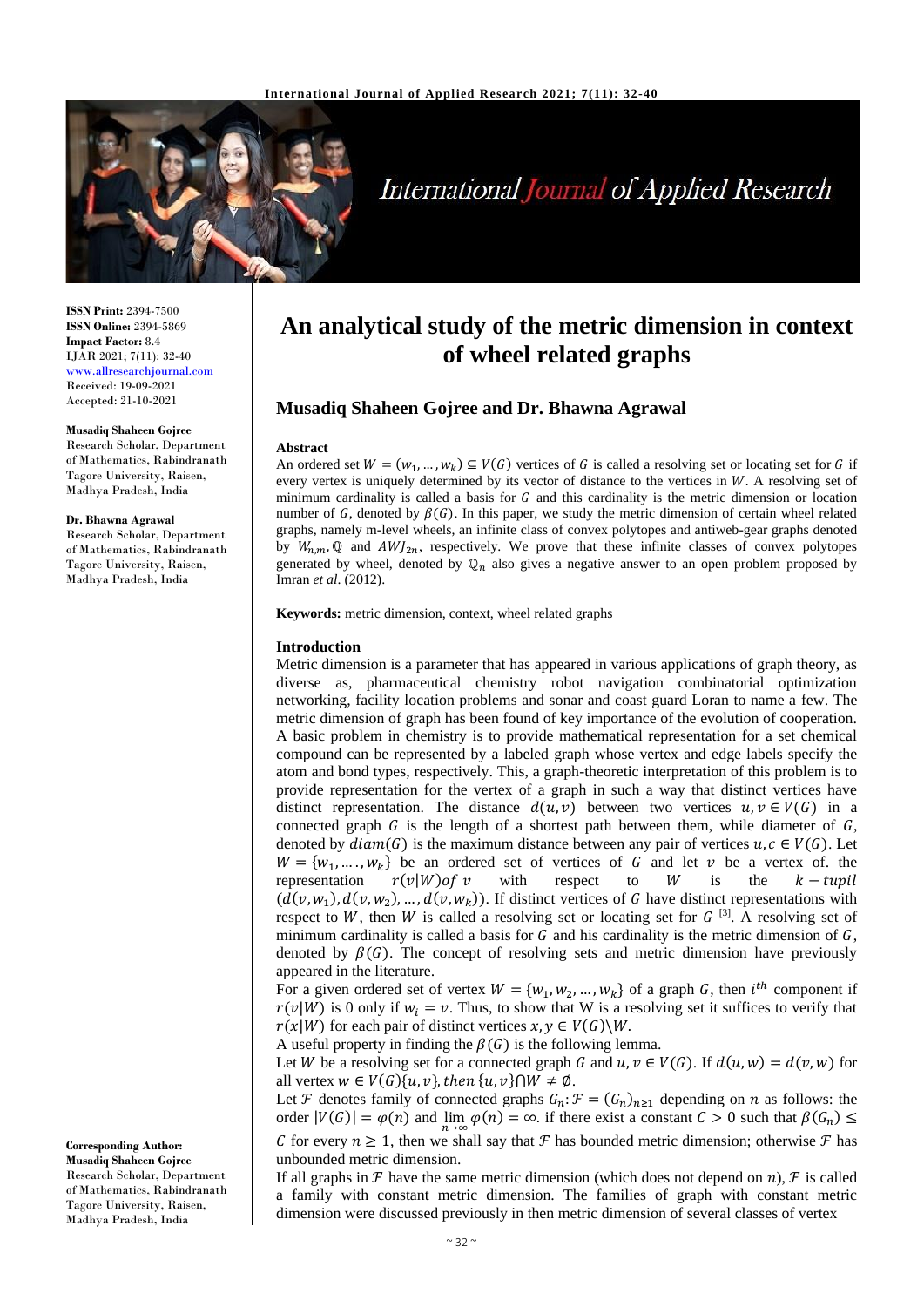polytopes has been discussed in In this paper, we study the metric dimension of certain wheel related graphs, namely m-level wheel, an infinity class of convex polytopes defined in and antiweb-gear graphs denoted by  $W_{n,m}$ , Q and  $AWJ_{2n}$ , respectively. The study of an infinity class of vertex polytopes gives a negative answer to an open problem proposed in We prove that these infinity classes of wheel related graphs have unbounded metric dimension.

#### **Metric dimension of m-level wheels**

Denoting by  $G + H$  as join of two graphs, a wheel graphs denoted by  $W_{n,1} \cong C_{n,1} + K_1$ , where  $C_{n,1}$ :  $v_1, v_2, ..., v_n, v_1$  for  $n \ge 3$ is a cycle of length n. For our convenience, we denote the outer cycle of the wheel by  $C_{n,1}$ . It is provided in <sup>[3]</sup> that  $\beta(W_{n,1})$  =  $\left[\frac{2n+2}{5}\right]$  $\left[\frac{1+2}{5}\right]$  for  $m \ge 7$ , imply that wheels have unbounded metric dimension.

Suppose  $C_{n,1}$  is an outer cycle of length *n* of  $W_{n,1}$ . If B is a basis of  $W_{n,1}$  then it contains  $r \ge 2$  vertices on  $C_{n,1}$  for  $n \ge 3$  and we can order the certices of  $B = \{v_{i_1}, v_{i_2}, ..., v_{i_r}\}$  so that  $i_1 < i_2 ..., i_r$ . We shall say that the paris of vertices  $\{v_{i_a}, v_{i_{a+1}}\}$  for  $1 \le a \le r-1$  and  $\{v_{i_r}, v_{i_1}\}$  are pairs of neighboring vertices. Given such an oedering, as in <sup>[3]</sup> we will define the gap  $g_a$  for  $a \le a \le r-1$  as the set vertices  $\{v_j | i_a < j < i_{a+1} \text{ and } g_r = \{v_j | 1 \le j \le i_1 \text{ or } i_r < j \le n\}.$ 

Thus we have r gaps, some of which may be empty. We will say that gap  $g_a$  and  $g_b$  are neighboring gaps when  $|a - b|$  = 1 or  $r - 1$ . It was shown in that if B is a basis for W<sub>n,1</sub> then B consists only the vertices of C<sub>n,1</sub> that satisfy the following properties:

a) Every gap B contains at most three vertices.

b) At most one gap of B contains three vertices.

c) If a gap of B contains at least two vertices, then both of its neighboring gaps contain at most one vertex.

**Definition:** A double-wheel graph  $W_{n,2}$  can be obtained as join of  $2C_n + K_1$ , and inductively we can construct an m-level wheel graph denoted by  $W_{n,m} \cong mC_n + K_1$ .

Let  $C_{n,1},..., C_{n,m}$  represent the cycle of  $W_{n,m}$ . At levels 1,…,m, respectively, as shown in fig.1. We want to compute the metric dimension of  $W_{n,2}, ..., W_{n,m}$ . For this study the metric dimension of  $W_{n,1}$ .

Suppose that  $W_{n,2} = 2C_{n,1} + K_1$  fo  $n \ge 3$ , then the central vertex  $\nu$  does not belong to any basis. Since  $diam(W_{n,2}) = 2$ , so if v belongs to any metric basis, say B, then there must exist two distinct vertices  $v_i$  and  $v_j$ , for  $1 \le i \ne j \le n$  such that



Fig 1: An m-level wheel W<sub>12,m</sub>

 $r(v_i|B = r(v_j|B)$ . Consequenly, the basis vertices belong to the rim vertices of  $W_{n,2}$  only if B is a basis of  $W_{n,2}$ , then contains only vertices from the cycle induced by  $C_{n,1}$  and  $C_{n,2}$ . We have the following gap conditions for the selection of basis vertices: 1. Every gap of B for the vertices of  $C_{n,1}$  satisfy conditions  $(a) - (c)$  presented for  $W_{n,1}$ .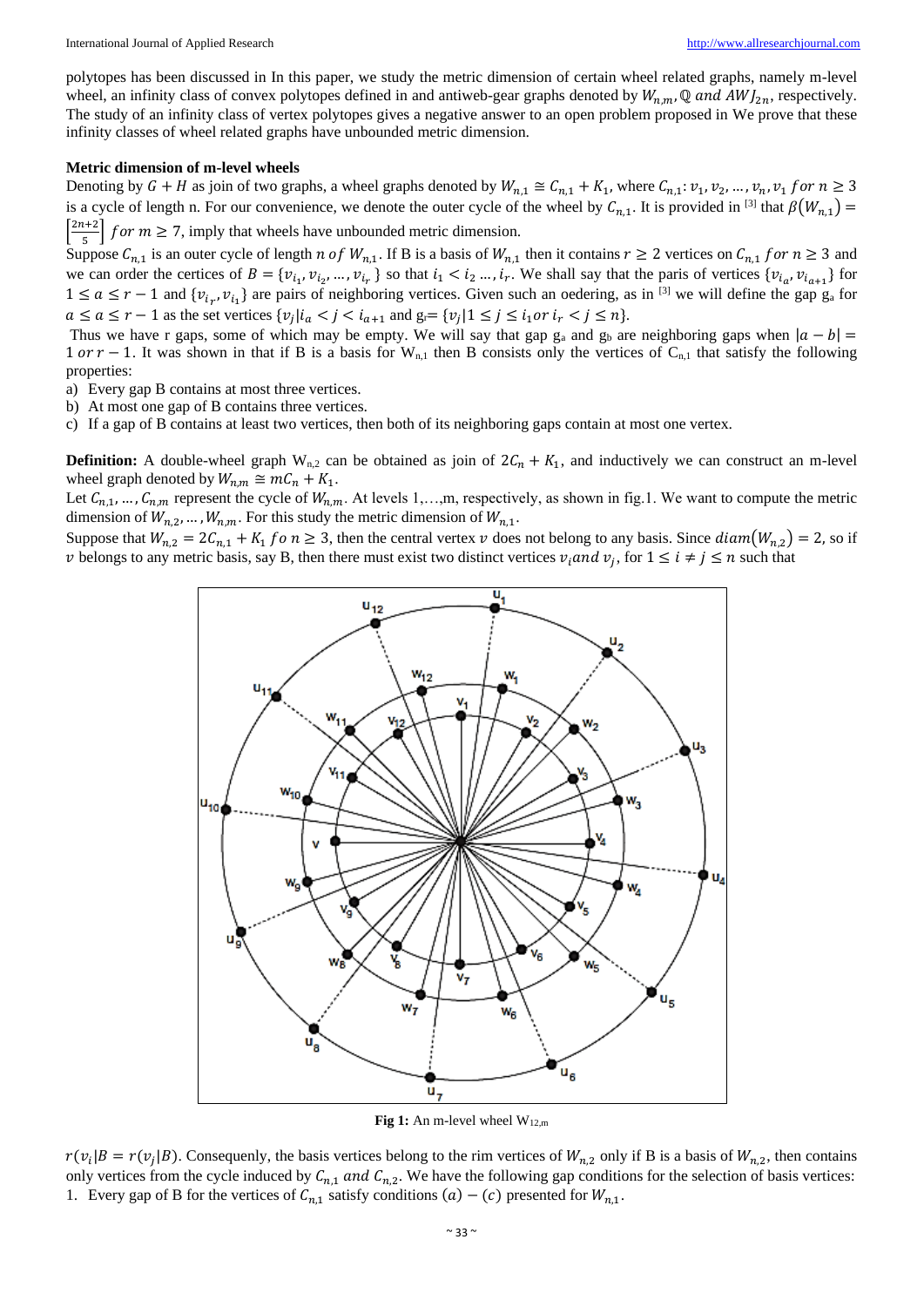International Journal of Applied Research [http://www.allresearchjournal.com](http://www.allresearchjournal.com/)

- 2. Every gap of B may have at most three vertices of  $C_{n,1}$  or  $C_{n,2}$ . Otherwise, there may be a gap having three vertices, say,  $W_i, w_{i+1}, w_{i+2} (1 \le i \le n)$  of  $C_{n,2}$  and addition performed modulo n such that  $r(w_{i+1}|B) = r(v_{i+1}|B)$ , where  $v_i, v_{i+1}, v_{i+2}$ are the vertices of the gap of  $C_{n,1}$ . In other words, we can say that at most one gap of B have three vertices.
- 3. If a gap of B has two vertices then its neighboring gap contains at most one vertex. Otherwise, there exist five consecutive vertices, say,  $w_i$ ,  $w_{i+1}$ ,  $w_{i+2}$ ,  $w_{i+3}$ ,  $w_{i+4}$  such that  $w_{i+2} \in B$  ( $1 \le i \le n$ ). However, then we have  $r(w_{i+1}|B) = r(w_{i+3}|B)$ .

Now suppose that B is any set of vertices of  $C_{n,1}$  and  $C_{n,2}$  that satisfies conditions (i)-(iii) and let  $y \in V(W_{n,2})\backslash B$ . there are following possibilities to be discussed:

- 1. If y belongs to gap of B of vertices of  $C_{n,1}$  the it must satisfy the following conditions:
- a) y belongs to a gap of size one of B. suppose  $v_i$  and  $v_j$  be the neighboring vertices of B thaht determine this gap. Then y is adjacent to  $v_i$  and  $v_j$  and has distance two from all other vertices of B. since  $n \ge 7$ , no other vertices of  $W_{n_1}$  has this property and so  $r(y|B) \neq (x|B)$  f or  $x \neq y$ .
- b) y Belongs to a gap of size two of B. then we may assume that  $v_j$ ,  $v_{j+1} = y$ ,  $y_{j+2}$ ,  $y_{j+3}$  are vertices of  $C_{n,1}$ , where  $v_{j+1}, v_{j+3} \in B$  and  $v_{j+2} \notin B$ . Then y is adjacent to  $v_j$  and has distance 2 from all other vertices of B. By property (C), only y has this property and so  $r(y|B) \neq r(x)|B$  for  $x \neq y$
- c) y Belongs to a gap of size three of B. Then there exists vertices  $v_j$ ,  $v_{j+1}$ ,  $v_{j+2}$ ,  $v_{j+2}$ ,  $v_{j+3}$ ,  $v_{j+4}$  of  $C_{n,1}$ , where only  $v_{j+1}, v_{j+4} \in B$ . Assume first that  $y = v_{j+1}$ . Then y adjacent to  $v_j$  and has distance 2 from all other vertices of B. by property ©, y is the only vertex of  $W_{n,1}$  with this property and so  $r(y|B) \neq r(x|B)$  for  $x \neq y$ . Next, we assume that  $y = v_{j+2}$ . Thenr(y|B) = 2,2, ...,2). By properties (a) and (b), no other vertex of  $W_{n,1}$  has this representation.
- d)  $y = v$  be a central vertex. Then  $r(y|B) = 1,1,...,1$  and y is the only vertex of  $W_n$ , 1) with representation.
- 2. Similarly, one can show that if either y belongs to a gap of size one, two or three of B of vertices of cycle induced by  $C_{n,2}$  *or if* y is a central vertex of  $W_{n,2}$  then, we have  $r(y|B) \neq r(x|B)$  for  $x \neq y$ ;  $y \in V(W_{n,2})$ .

### **Therefore, any set B having properties (i)-(iii) is a resolving set for**  $W_{n,2}$

In the next theorem, we give a precise formula for computing the metric dimension of double wheel  $W_{n,2}$  for  $n \ge 7$ . this result provides a base for extending the result to the metric dimension of m-level wheels.

Theorem 2.1 If  $n \ge 7$ , then we have  $\beta(W_{n,2}) = \beta(W_{n,1}) + \left|\frac{2n+4}{5}\right|$  $\frac{1}{5}$ 

Proof. Let  $W_{n,1} \cong C_{n,1} + K$  and  $W_{n,2} \cong 2C_{n,1} + K_1$ , where v is the central vertex of  $W_{n,2}$  and  $C_{n,1}: \nu_1, \dots, \nu_n, \nu_1$  and  $C_{n,2}: w_1, ..., w_n, w_1$  be the outer cycles of  $W_{n,2}$  at levels 1 and 2, respectively. First we prove that  $\beta(W_{n,2}) \leq \beta(W_{n,1}) + \left|\frac{2n+4}{5}\right|$  $\frac{1}{5}$ by constructing a resolving set in  $W_{n,2}$  with  $\beta(W_{n,1}) + \left|\frac{2n+4}{5}\right|$  $\frac{1}{5}$  vertices. We assume the following cases according to the residue class modulo 5 to which n belongs.

**Case 1:** When  $n \equiv 0 \pmod{5}$ , the we may write  $n = 5k$ , where  $k \ge 2$ , and  $\beta(W_{n,1}) + \left|\frac{2n+4}{5}\right|$  $\left[\frac{R+4}{5}\right] = 4k$ . since  $B \equiv$  $\{v_{5i+1}, v_{5i+4}, w_{5j+1}, w_{5j+4}: 0 \le i, j \le k-1$ , it is resolving set having 4k vertices as it satisfies conditions (i)-(iii).

**Case 2:** When  $n \equiv 1 \pmod{5}$ , then we may write  $n = 5k + 1$  where  $k \ge 2$ , and  $\beta(W_{n,1}) + \left| \frac{2n+4}{5} \right|$  $\left[\frac{1+4}{5}\right] = 4k + 1$ . Since  $B =$  $\{v_{5i+1}, v_{5i+4}: 0 \le i \le k-2\} \cup \{v_{5k-4}, v_{5k}\} \cup \{w_{5j+1}, w_{5j+4}: 0 \le j \le k-1\} \cup \{w_{5k+1}\}\$ , it is a resolving set having  $4k+1$ vertices as it satisfies conditions (i)-(iii).

**Case 3:** When  $n \equiv 2 \pmod{5}$ , then we may write  $n = 5k + 2$  where  $k \ge 1$ , and  $\beta(W_{n,1}) + \left| \frac{2n+4}{5} \right|$  $\left[\frac{1+4}{5}\right] = 4k + 2$ . Since  $B =$  $\{v_{5i+1}, v_{5i+4}, w_{5j+1}, w_{5j+4}: 0 \le i, j \le k-1\} \cup \{v_{5k+1}, v_{5k+1}\}\$ , is a resolving set having  $4k+2$  vertices as it satisfies conditions (i)-(iii).

**Case 4:** When  $n \equiv 4 \pmod{5}$ , then we may write  $n = 5k + 4$  where  $k \ge 1$ , and  $\beta(W_{n,1}) + \left|\frac{2n+4}{5}\right|$  $\left[\frac{1+4}{5}\right] = 4k + 4$ . Since  $B =$  $\{v_{5i+1}, v_{5i+4}, w_{5j+1}, w_{5j+4}: 0 \le i, j \le k\}$ . It is a resolving set having  $4k+4$  vertices as it satisfies conditions (i)-(iii).

**Case 5:** When  $n \equiv 3 \pmod{5}$ , then we may write  $n = 5k + 3$  where  $k \ge 1$ , and  $\beta(W_{n,1}) + \left|\frac{2n+4}{5}\right|$  $\left[\frac{1+4}{5}\right] = 4k + 3$ . Since  $B =$  $\{v_{5i+1}, v_{5i+4}, : 0 \le i \le k-2\} \cup \{v_{5k-4}, v_{5k}, v_{5k+2}\} \cup \{w_{5j+4}, w_{5j+6}: 0 \le j \le k-1\} \cup \{w_1, w_{5k+3}\}\$ , is a resolving set having  $4k + 3$  vertices as it satisfies conditions (i)-(iii).

Hence, it follows from above discussion that  $\beta(W_{n,2}) \leq \beta(W_{n,1}) + \left|\frac{2n+4}{5}\right|$  $\frac{1+4}{5}$ .

Next, we show that  $\beta(W_{n,2}) \geq \beta(W_{n,1}) + \left|\frac{2n+4}{5}\right|$  $\frac{1}{5}$ . Let B a basis for  $W_{n,2}$ . We consider the following cases:

Case (a). subcase(a<sub>1</sub>):  $|B_1| = 2l$  for some integer  $l \ge 1$ , where  $B_1$  is the basis for  $W_{n,1}$  as obtained in <sup>[3]</sup>, i.e.  $|B_1| \ge \beta(W_{n,1}) =$  $\frac{2n+2}{5}$  $\frac{172}{5}$ .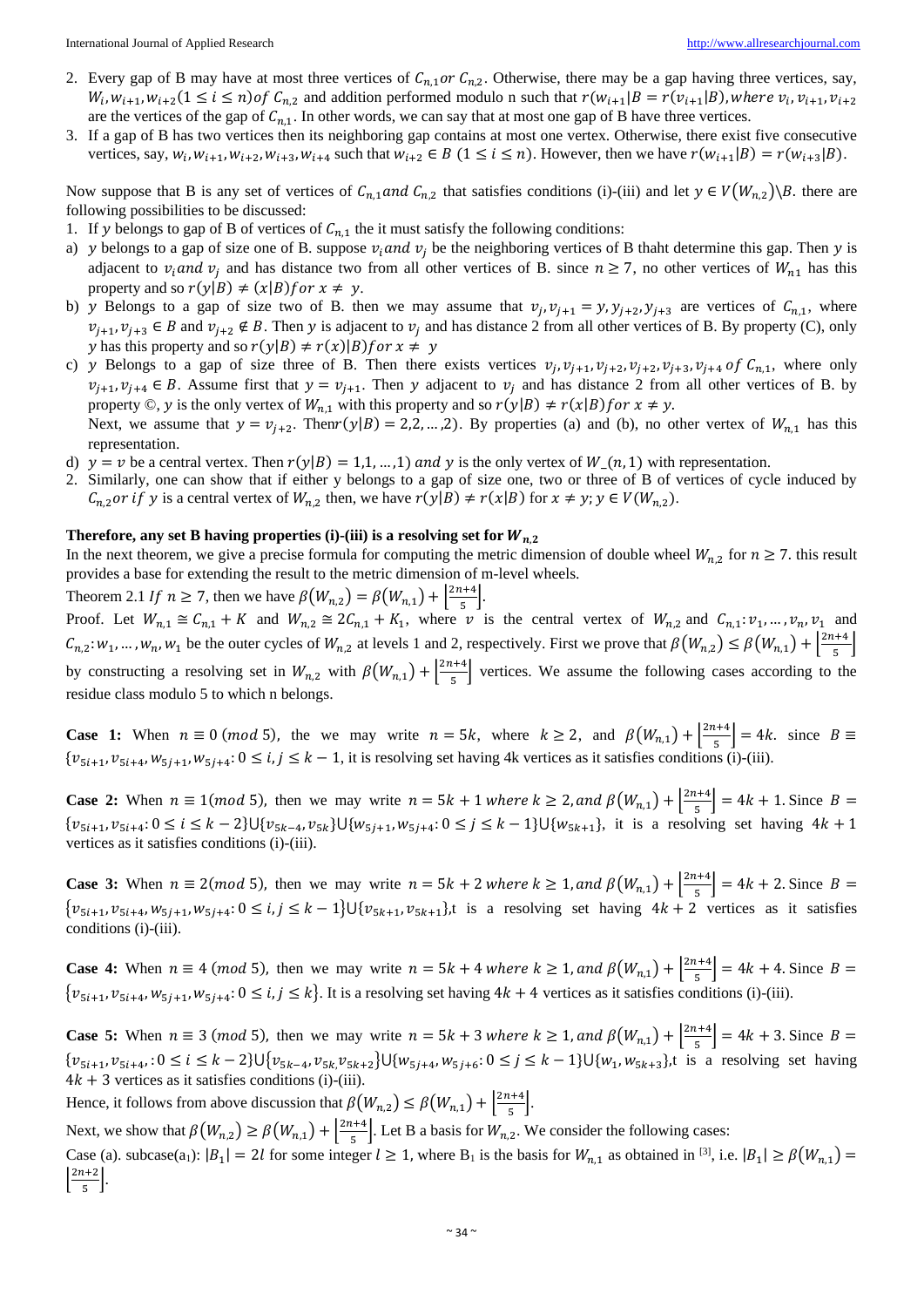Subcase (a<sub>2</sub>):  $|B_2|=2t$  for some integer  $t \ge 1$ , where  $B_2$  represents the resolving vertices lying on  $C_{n,2}$  in presence of vertices  $B_1$ . The conditions (i)-(iii) imply that at most t gaps of  $B_2$  contain two vertices. So the number of vertices that belong to different gaps of B<sub>2</sub> are at most 3t. Therefore we get,  $n-2t \leq 3t$  which implies that  $|B_2| = 2t \geq \left[\frac{2n}{5}\right]$  $\left|\frac{2n}{5}\right| \geq \left|\frac{2n+4}{5}\right|$  $\frac{174}{5}$ .

Subcase(a<sub>3</sub>):  $|B_2| = 2t + 1$  for some integer  $t \ge 1$ , where  $B_2$  represents the resolving vertices lying on  $C_{n,2}$  in presence of vertices  $B_1$ . Condition (i)-(iii) implies that at most t gaps of  $B_2$  contains two vertices. So the number of vertices that belong to different gaps of  $B_2$  are at most  $3t + 1$ . Therefore we get,  $n - 2t - a \leq 3t + 1$  which implies that  $|B_2| = 2t + 1 \geq \left[\frac{2n+1}{5}\right]$  $\frac{1}{5}$  >  $\left[\frac{2n+1}{5}\right]$  $\frac{1+1}{5}$ . Hence by combining subcase(a<sub>1</sub>) with subcase (a<sub>2</sub>) or subcase (a<sub>3</sub>), we obtain that  $|B| = |B_1| + |B_2| \ge 2l + 2t \ge 1$  $\beta(W_{n,1}) + \frac{2n+4}{5}$ 

 $\frac{174}{5}$ . Case (b). subcase(b<sub>1</sub>):  $|B_1| = 2l + 1$  for some integer  $l \ge 1$ , where  $B_1$  is the basis for  $W_{n,1}$  as obtained in <sup>[3]</sup>, i.e.  $|B_1| \ge$  $\beta(W_{n,1}).$ 

Subcase(b<sub>2</sub>):  $|B_2| = 2t + 1$  for some integer  $t \ge 1$ , where  $B_2$  represents the resolving vertices lying on  $C_{n,2}$  in presence of vertices  $B_1$ . Condition (i)-(iii) implies that at most t gaps of  $B_2$  contain two vertices. So the number of vertices that belong to different gaps of B<sub>2</sub> are at most  $3t + 1$ . therefore we get,  $n - 2t - 1 \le 3t + 1$  which implies that  $|B_2| = 2t + 1 \ge \left[\frac{2n+1}{5}\right]$  $\frac{1}{5}$  >  $\frac{2n+4}{5}$  $\frac{174}{5}$ .

Subcase (b<sub>3</sub>): This case is similar to the cubase  $(a_2)$ . Hence by combining subcase (b<sub>1</sub>) with subcase (b<sub>2</sub>) or subcase (b<sub>3</sub>), we obtain that  $|B| = |B_1| + |B_2| \ge 2l + 1 + 2t + 1 \ge \beta \left( W_{n,1} \right) + \left| \frac{2n+4}{5} \right|$  $\left(\frac{t+4}{5}\right)$ , which completes the proof.

We now extend out results to m-level wheel denoted by  $W_{n,m}$  In the next theorem, we apply mathematical induction on the levels of wheel to prove result.

Theorem 2.2 we have  $\beta(W_{n,m})\beta(W_{n,1}) + (m-1) \frac{|2n+4}{5}$  $\frac{n+4}{5}$  for every integer  $n \ge 7$  and  $m \ge 3$ .

Proof. We will prove this result by induction on levels of wheel denoted by 'm'. When m=1, then  $\beta(W_{n,1}) = \left|\frac{2n+2}{5}\right|$  $\frac{172}{5}$  is obtained in <sup>[3]</sup>. When m=2, then  $\beta(W_{n,2}) = \beta(W_{n,1}) + \frac{|2n+4|}{5}$  $\frac{1}{5}$  by theorem 2.1. Now we assume that the assertion is true for  $m = k$  i.e.,

$$
\beta(W_{n,k}) = \beta(W_{n,1}) + (k-1)\left[\frac{2n+4}{5}\right].\tag{1}
$$

We will shoe that it is true for  $m = k + 1$ . Suppose  $\beta(W_{n,k+1}) = \beta(W_{n,k}) + \frac{|2n+4|}{5}$  $\frac{1+4}{5}$ , then by using Eq. (1), we have  $\beta(W_{n,k+1}) = \left\{ \beta(W_{n,1}) + (k-1) \right\} \frac{2n+4}{5}$  $\left[\frac{n+4}{5}\right]$  +  $\left[\frac{2n+4}{5}\right]$  $\left[\frac{n+4}{5}\right] = \beta(W_{n,1}) + (k) \left[\frac{2n+4}{5}\right]$  $\frac{1}{5}$ . Hence the result is true for all positive integers  $m > 3$ .

#### **1. Metric dimension of an infinity class of convex polytopes**

Let  $I = (1, ..., n)$  be an index set and  $Q_n$  be the graph of an antiprism. The antiprism  $Q_n, n \ge 3$  [16] is the plane regular graph. Let us denote the vertex set of  $Q_n$  by  $V(Q_n) = \{y_1, y_2, ..., y_n, z_1, z_2, ..., z_n\}$  and the edge set by  $E(Q_n) = \{y_i y_{i+1} : i \in Q_n\}$  $I\}\bigcup\{z_iz_{i+1}:i\in I\}\cup\{y_iz_i+1:i\in I\}$ . We make the convention that  $y_{n+1}=y_1$  and  $z_{n+1}=z_1$  to simplify later notations. The face set  $F(Q_n)$  contains 2n 3-sided face and two n-sided face(internal and external). We insert exactly one vertex  $x(t)$  into the internal (external) n-sided face of  $Q_n$  and consider the graph  $\mathbb{Q}_n$  with the vertex set  $V(\mathbb{Q}_n) = V(Q_n) \cup \{x, t\}$  and the edge set  $E(\mathbb{Q}_n) = E(Q_n) \cup \{xy_{i+1}: i \in I\} \cup \{z_i t : i \in I\}$  the  $\mathbb{Q}_n$  is the plane graph consisting of 3-sided faces and constitutes an infinite class of convex polytopes.

The metric dimension of several classes of graphs was studied in  $[8, 9, 12, 13, 15-17]$  and was proved that the classes of convex polytopes have constant metric dimensions. The following open problem was proposed in [8].

Open Problem is it the case that graph of every convex polytope has constant metric dimension? In this section, we study the metric dimension of this class of convex polytopes denoted by  $\mathbb{Q}_n$  and we prove that this class of graph has unbounded metric dimension, thus giving a negative answer to the open problem proposed in  $[9]$ . Let  $y_1, y_2, ..., y_n$  and  $z_1, z_2, ..., z_n$  represented the vertices of inner cycle  $C_{n,1}$  an outer cycle  $C_{n,2}$  of  $\mathbb{Q}_n$  respectvely as shown in fig.2. Suppose that  $\mathbb{Q}_n$  for  $n \geq 3$  be an infinite class of convex polytopes, then the central vertices x and t do not belongs to any basis. Since  $diam(\mathbb{Q}_n) = 3$ , so if one of c and t belongs to any metric basis, say B, then there must exist two distince vertices  $v_i$  and  $v_j$ , for  $11 \le i \ne j \ne n$  such that  $r(v_i|B) = r(v_i|B)$ . Consequently, the basis vertices belong to the rim vertices of  $\mathbb{Q}_n$  only.

If B is a basis of  $\mathbb{Q}_n$ , then B contains only vertices of inner cycle of  $\mathbb{Q}_n$ . We have the following gap conditions for the selection of the basis vertices:

- i) Every gap of B may have at most two vertices of  $C_{n,1}$ . Otherwise there exist a gap of B having three vertices  $y_p, y_{p+1}, y_{p+2}, y_{p+3}$  and  $y_{p+4}$  with  $y_p, y_{p+4} \in B$  such that  $r(y_{p+2}|B) = r(t|B) = (2, 2, ..., 2)$ .
- ii) If a gap of B contains two vertices of  $C_{n,1}$ , then its neighboring gaps may contain at most one vertex. Otherwise, there exist five consecutive vertices  $y_p$ ,  $y_{p+1}$ ,  $y_{p+2}$ ,  $y_{p+3}$  and  $y_{p+4}$  with  $y_{p+2} \in B$  such that  $r(y_{p+1}|B) = r(y_{p+3}|B)$ .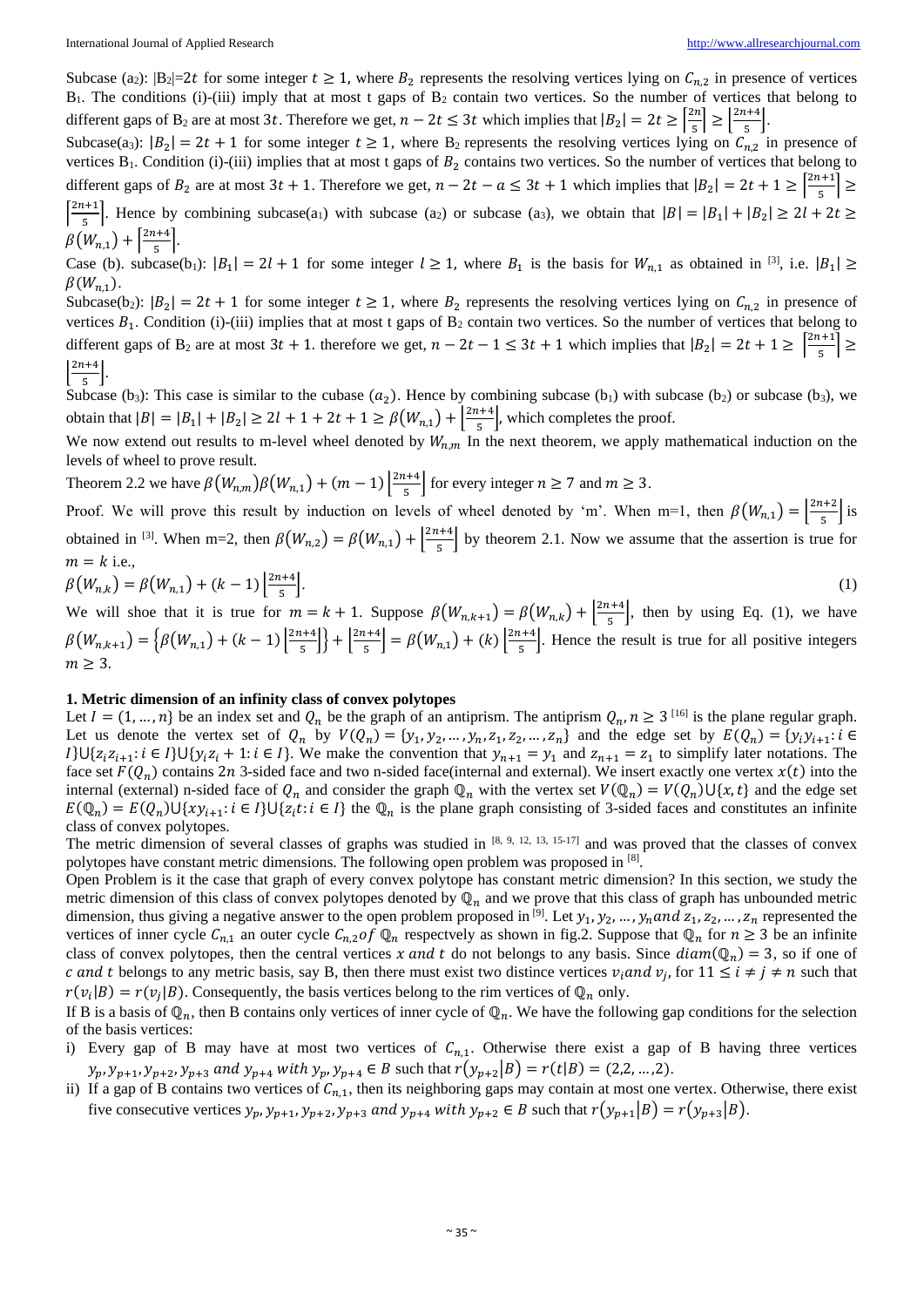

**Fig 2:** An infinite class of convex polytopes  $\mathbb{Q}_n$ 

Now we assume that B is any set of vertices of  $C_{n,1}$  that satisfies condition (i) and (ii) and let  $y \in V(\mathbb{Q}_n)$ . There are following possibilities to be discussed:

- If y belongs to a gap of size two of B with vertices  $y_p$ ,  $y_{p+1} = y$ ,  $y_{p+2}$ ,  $y_{p+3}$  such that  $y_p$ ,  $y_{p+3} \in B$ , then  $r(y|B) =$  $(1,2,...,2)$ .
- If y belongs to a gap of size two of B with vertices  $y_p$ ,  $y_{p+1} = y$ ,  $y_{p+2}$  such that  $y_p$ ,  $y_{p+2} \in B$ , then  $r(y|B) = (1,1,2,...,2)$ .
- If  $y = t$  then  $r(y|B) = (2,2,...,2)$ .
- If  $y = x$  then  $r(y|B) = (1,1, ..., 1)$ .
- If  $y = z_p \in V(C_{n,2})$  and y is adjacent to  $y_p$  and  $y_{p+n-1}$  with  $y_p, y_{p+3}, y_{p+n-1} \in B$ , then  $r(y|B) = (1,3,...,3,1)$ .
- If  $y = z_p \in V(C_{n,2})$  and y is adjacent to  $y_p$  and  $y_{p+n-1}$  with  $y_p, y_{p+3}, y_{p+n-2} \in B$ , then  $r(y|B) = (1,3,...,3,2)$ .
- If  $y = z_p \in V(C_{n,2})$  and y is adjacent to  $y_p$  and  $y_{p+n-1}$  with  $y_{p+1}, y_{p+n-2} \in B$ , then  $r(y|B) = (2,3,...,3,2)$ .
- If  $y = z_p \in V(C_{n,2})$  and y is adjacent to  $y_p$  and  $y_{p+n-1}$  with  $y_{p+1}, y_{p+n-3}, y_{p+n-1} \in B$ , then  $r(y|B) = (2,3,...,3,1)$ .

Therefore, any set B having properties (i) and (ii) is a resolving ser of  $\mathbb{Q}_n$ . We now present an exact formula for computing the metric dimension of  $\mathbb{Q}_n$  for every integer  $n \geq 6$ .

Theorem 3.1. If  $n \ge 6$ , then we have  $\beta(\mathbb{Q}_n) = \left| \frac{2n+4}{5} \right|$  $\frac{174}{5}$ .

Proof. We prove this result by double inequality. First we prove that  $\beta(\mathbb{Q}_n) \leq \left| \frac{(2n+4)}{5} \right|$  $\left[\frac{n+4j}{5}\right]$  by constructing a resolving set in  $\mathbb{Q}_n$ with  $\frac{2n+4}{5}$  $\frac{1}{5}$  vertices. We consider the following cases according to the residue class modulo 5 to which *n* belongs.

**Case 1:** When  $n \equiv 0 \pmod{5}$ , then we may write  $n = 5k$ , where  $k \ge 2$ , and  $\left|\frac{2n+4}{5}\right|$  $\left[\frac{i+4}{5}\right]$  = 2k. Since  $B = \{y_{5i+1}, y_{5i+4}: 0 \le i \le$  $k - 1$ , it is resolving set having 2k vertices as it satisfies conditions (i) and (ii).

**Case 2:** When  $n \equiv 1 \pmod{5}$ , then we may write  $n = 5k + 1$ , where  $k \ge 1$ , and  $\left|\frac{2n+4}{5}\right|$  $\left[\frac{k+4}{5}\right] = 2k + 1$ . Since  $B =$  $\{y_{5i+1}, y_{5i+4}: 0 \le i \le k-1\} \cup \{y_{5k+1}\}\$ , it is resolving set having  $2k+1$  vertices as it satisfies conditions (i) and (ii).

**Case 3:** When  $n \equiv 2 \pmod{5}$ , then we may write  $n = 5k + 2$ , where  $k \ge 1$ , and  $\left|\frac{2n+4}{5}\right|$  $\left[\frac{k+4}{5}\right] = 2k + 1$ . Since  $B =$  $\{y_{5i+1}, y_{5i+4}: 0 \le i \le k-1\}$ U $(w_{5k+1},$  it is resolving set having  $2k+1$  vertices as it satisfies conditions (i) and (ii).

**Case 4:** When  $n \equiv 3 \pmod{5}$ , then we may write  $n = 5k + 3$ , where  $k \ge 1$ , and  $\left|\frac{2n+4}{5}\right|$  $\left[\frac{k+4}{5}\right] = 2k + 2$ . Since  $B =$  $\{y_{5i+4}, y_{5i+6}: 0 \le i \le k-1\}$ U $(y_1, y_{5k+3},$  it is resolving set having  $2k+2$  vertices as it satisfies conditions (i) and (ii).

**Case 5:** When  $n \equiv 4 \pmod{5}$ , then we may write  $n = 5k + 4$ , where  $k \ge 1$ , and  $\left|\frac{2n+4}{5}\right|$  $\left[\frac{k+4}{5}\right] = 2k + 2$ . Since  $B =$  $\{y_{5i+1}, y_{5i+4}: 0 \le i \le k\}$ , it is resolving set having  $2k+2$  vertices as it satisfies conditions (i) and (ii). Hence, from above it follows that  $\beta(\mathbb{Q}_n) \leq \left| \frac{2n+4}{5} \right|$  $\frac{174}{5}$ .

Next we show that  $\beta(\mathbb{Q}_n) \geq \left| \frac{2n+4}{5} \right|$  $\left[\frac{t+4}{5}\right]$ . Let B be a basis of  $\mathbb{Q}_n$ . We consider the following cases: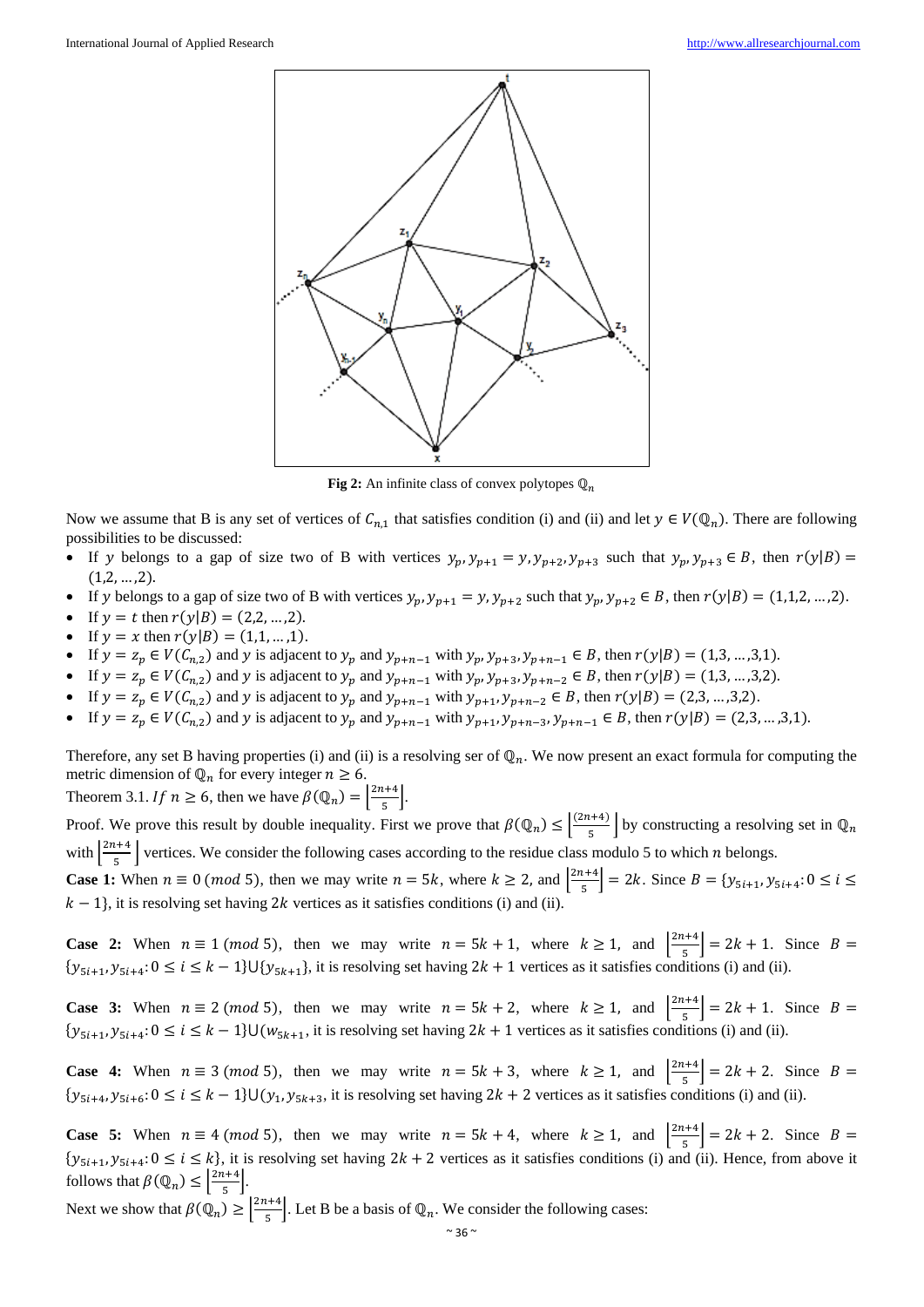**Case (a):**  $|B| = 2t$  for some integer  $t \ge 1$ , the conditions (i) and (ii) imply that at most  $t$  gaps of B contains two vertices. So the number of vertices that belong to different gaps of B are at most 3t. Therefore  $n = 2t \le 3t$ , which implies that  $|B| = 2t \ge$  $\left[\frac{2n}{r}\right]$  $\left|\frac{2n+4}{5}\right| \geq \left|\frac{2n+4}{5}\right|$  $\frac{174}{5}$ .

**Case (b):**  $|B| = 2t + 1$  for some integer  $t \ge 1$ . the conditions (i) and (ii) imply that at most  $t$  gaps of B contains two vertices. So the number of vertices that belong to different gaps of B are at most  $3t + 1$ . Therefore  $n - 2t - 1 \le 3t + 1$ , which implies that  $|B| = 2t + 1 \ge \left[\frac{2n+1}{5}\right]$  $\left|\frac{n+1}{5}\right| \geq \left|\frac{2n+4}{5}\right|$  $\left(\frac{1}{5}\right)$ . Which complete the proof.

#### **2. Metric dimension of antiweb-gear graphs**

The gear graph denoted by  $j_{2n}$  is defined as follows: Consider an even cycle  $C_{2n}: v_1, v_2, ..., v_{2n}, v_1$  where  $n \ge 2$  and a new vertex v is adjacent to *n* vertices of  $C_{2n}: v_2, v_4, ..., v_{2n}$ .

The gear graph  $J_{2n}$  can be obtained from the wheel  $W_{2n}$  by alternately deleting *n* spokes. Tomescu and Javaid [33] proved that  $\setminus$ bata  $(J_{2n}) = \left| \frac{2n}{3} \right|$  $\frac{\varepsilon n}{3}$  for  $n \geq 4$ .

An antiweb-wheel denoted by  $AWW_n$  can be defined as  $AWW_n \cong C_n^2 + K_1$ . We have  $V(AWW_n) = V(W_n)$  and  $E(AWW_n) =$  $E(W_n) \cup \{v_i v_{i+2} : 0 \le i \le n\}$ , where the indices are taken modulo n. In <sup>[23]</sup>, it was proved that

$$
\beta(AWW_n) = \begin{cases} \left[\frac{n+1}{3}\right] & \text{if } n \text{ is odd;}\\ \frac{n}{3} & \text{otherwise.} \end{cases}
$$

The antiweb-gear graph can be obtained from gear graph  $J_{2n}$  by replacing  $C_{2n}$  by  $C_{2n}^2$  and is denoted by  $AWJ_{2n}$ . We have  $V(AWJ_{2n}) = V(J_{2n})$  and  $E(AWJ_{2n}) = E(J_{2n}) \cup \{v_i v_{i+2} : 0 \le i \le n$ , where the indices are taken modulo *n*. In this section, we study the metric dimension of antiweb-gear graphs and we prove that this class has unbounded metric dimension.

Suppose that  $AWJ_{2n}$  for  $n \ge 3$ , then the central vertex v does not belong to any basis. Since  $diam(AWJ_{2n}) = 4$ , if v belongs to any metric basis, say B, then there must exist two distinct vertices  $v_i$  and  $v_j$  for  $1 \le i \ne j \le n$  such that  $r(v_i|B) = r(v_j|B)$ . Consequently, the basis vertices belong to the rim vertices of  $AWJ_{2n}$  only (An antiweb-gear graph is shown in fig. (3).

A gap determined by neighboring vertices  $v_i$  and  $v_j$  be called an  $\alpha - \beta$  with  $\alpha \le \beta$  when  $\deg(v_i) = \alpha$  and  $\deg(v_j) = \beta$  or When  $deg(v_i) = \beta$  and  $deg(v_j) = \alpha$ . Hence we have three kinds of gaps in  $AWJ_{2n}$ , i.e. 4-4, 5-4 and 5-5 gaps.

Lemma 4.1 Let B be a basis of  $AWJ_{2n}$  $n \ge 6$ , then every 4-4, 5-4 and 5-5 gap of B contains at most 9,8 and 7 vertices respectively.

Proof. On contrary, suppose that there is a 4-4 gap of B having 11 vertices  $v_1, ..., v_{11}$  of  $C_{2n}$  such that  $deg(v_1) = deg(v_{11}) =$ 5. For this case,  $(v_5|B) = r(v_7|B)$ , contradiction. Similarly, if there us a 5-4 having 10 vertices if  $C_{2n}$  say,  $v_1, ..., v_{10}$  such that  $deg(v_1) = 5$  and  $deg(v_1) = 4$ . In this case, we get  $r(v_5|B) = r(v_7|B)$ , a contradiction. If there is a 5-5 gap having 9 vertices say,  $v_1, ..., v_9$  such that  $deg(v_1) = deg(v_9) = 4$ , then  $r(v_5|B) = r(v_7|B)$ , contradiction.

From now on, the 4-4, 5-4 and 5-5 gaps having 9, 8 and 7 vertices, respectively will be referred as major gaps, while the rest of all will referred as minor gaps. The vertices having degree 5 and 4 are known as major (labeled by star) and minor vertices, respectively.



**Fig 3:** An antiweb-gear graph  $AWJ_{12}$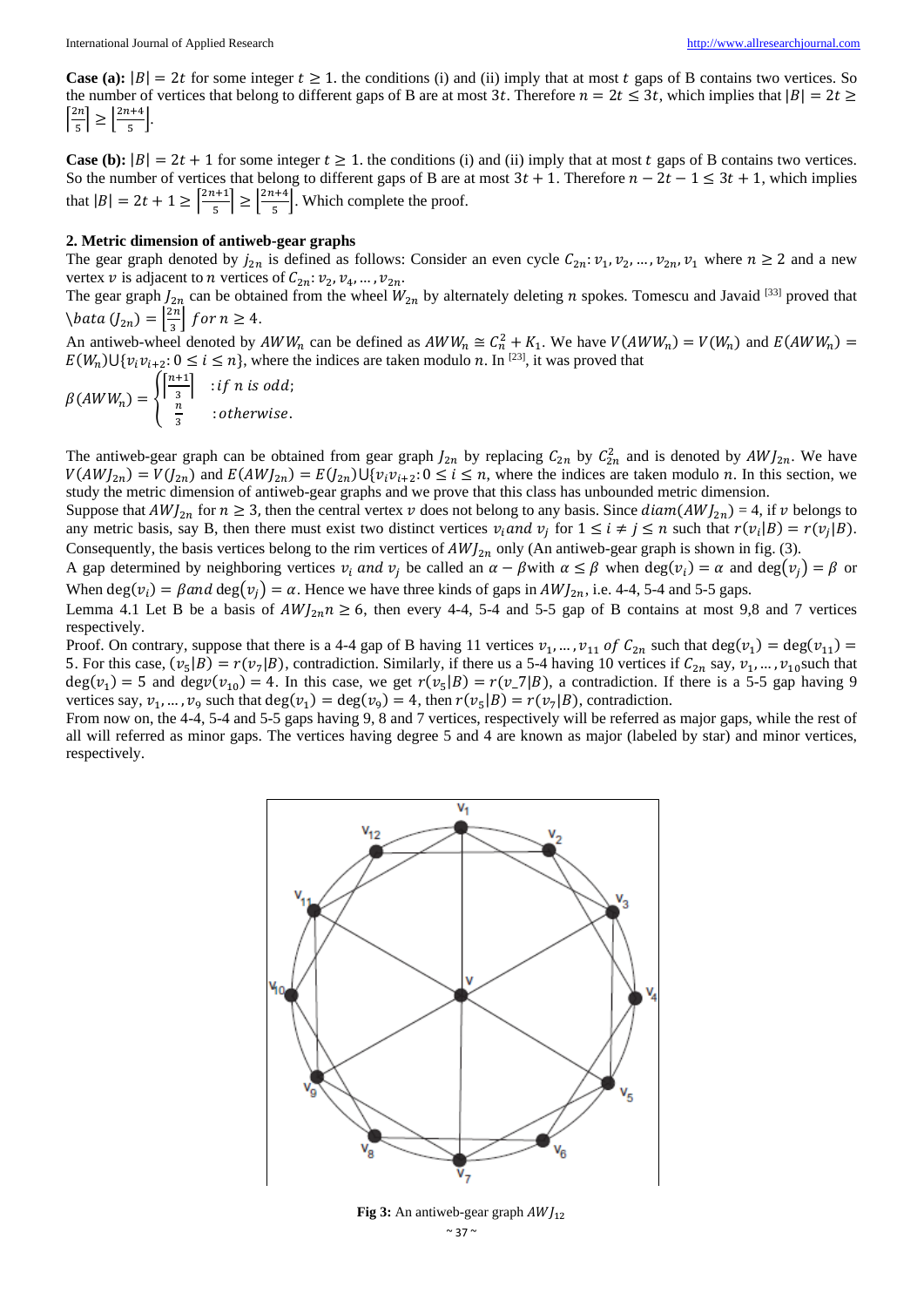Lemma 4.2 any basis B of AWJ<sub>2n</sub>  $n \ge 6$ ) contains at most one major 4-4 or 5-4 gap.

Proof in contrary, suppose that B contains two distince major gaps of kind 4-4 or 5-4, then we have the following cases:

- 4-4 and 4-4 gaps:  $v_1, v_2, v_3, v_4, v_5, v_6, v_7, v_8, v_9$  and  $u_1, u_2, u_3, u_4, u_5, u_6, u_7, u_8, u_9$ ; in this case we have  $r(v_5|B)$  =  $r(\stackrel{*}{v}_7|B)$ .
- 4-4 and 5-4 gaps:  $\vec{v}_1, \vec{v}_2, \vec{v}_3, \vec{v}_4, \vec{v}_5, \vec{v}_6, \vec{v}_7, \vec{v}_8, \vec{v}_9$  and  $\vec{u}_1, \vec{u}_2, \vec{u}_3, \vec{u}_4, \vec{u}_5, \vec{u}_6, \vec{u}_7, \vec{u}_8$ ; in this case we have  $r(\vec{v}_5|B) = r(\vec{v}_4|B)$ .
- 5-4 and 5-4 gaps:  $u_1, u_2, u_3, u_4, u_5, u_6, u_7, u_8$  and  $v_1, v_2, v_3, v_4, v_5, v_6, v_7, v_8$ ; in this case we have  $r(v_4|B) = r(v_4|B)$ .

In the next lemma, we will prove that any two neighboring gaps, one of which being major may contain together at most 12 vertices.

Lemma 4.3. For any basis B of  $AWJ_{2n}$  ( $n \ge 6$ ), any two neighboring gaps, one of which being major of kind4-4, 5-4 or 5-5 contain together at most 12 vertices.

Proof. If the major gap is a 4-4 (with 9) vertices, then by Lemma 4.2 its neighboring gap can neither be a 4-4 gap having 5 vertices nor be a 5-4 gap having 4 vertices. If it is true, consider a path:  $v_1$ ,  $v_2$ ,  $v_3$ ,  $v_4$ ,  $v_5$ ,  $v_6$ ,  $v_7$ ,  $v_8$ ,  $v_9$ ,  $v_{10}$ ,  $v_{11}$ ,  $v_{12}$ ,  $v_{13}$ ,  $v_{14}$ ,  $v_{15}$ on  $C_{2n}$  where  $v_{10} \in B$  such that  $r(v_9|B) = r(v_{11}|B)$ , contradiction. If the major gap is a 5-4 gap (with 8) vertices then by lemma 4.2, its neighboring gap can't be a 4-4 gap having 5 vertices. If it is true, consider a path

 $v_1, v_2, v_3, v_4, v_5, v_6, v_7, v_8, v_9, v_{10}, v_{11}, v_{12}, v_{13}, v_{14}$  on  $C_{2n}$  where  $v_9 \in B$  such that  $r(v_8|B) = r(v_{10}|B)$ , contradiction. If the major gap is a 5-5 gap having 7 vertices then its neighboring gap can't be a minor 5-5 gap having 5 vertices. If it is true; consider a path:  $v_1$ ,  $v_2$ ,  $v_3$ ,  $v_4$ ,  $v_5$ ,  $v_6$ ,  $v_7$ ,  $v_8$ ,  $v_9$ ,  $v_{10}$ ,  $v_{11}$ ,  $v_{12}$ ,  $v_{13}$  on  $C_{2n}$  where  $v_8 \in B$  such that  $r(v_6|B) = r(v_{10}^*|B)$ , contradiction.

In the next lemma, we will prove that any two minor neighboring gaps may contain together at most e=ten vertices.

Lemma 4.4. If B is any basis of  $AQ_{2n}$  ( $n \ge 6$ ), then any two minor neighboring gaps contain together at most 10 vertices.

Proof. By lemma 4.1, any minor 4-4, 5-4 and 5-5 gap contains 7,6 and 5 vertices, respectively, it suffices to prove the following cases:

- Any minor 4-4 gap having 5 or 7 vertices has a neighboring 4-4 or 5-4 gaps with at most 3 and 2 vertices, respectively. Otherwise, there is a neighboring 4-4 or 5-4 gap having 5 and 4 vertices, respectively. In this case, consider a path:  $\vec{v}_1, \vec{v}_2, \vec{v}_3, \vec{v}_4, \vec{v}_5, \vec{v}_6, \vec{v}_7, \vec{v}_8, \vec{v}_9, \vec{v}_{10}, \vec{v}_{11}, \vec{v}_{12}, \vec{v}_{13}$  on  $C_{2n}$ , where  $\vec{v}_8 \in B$  such that  $r(\vec{v}_7 | B) = r(\vec{v}_9 | B)$ , a contradiction.
- Any minor 5-4 gap having 6 or 4 vertices has a neighboring 4-4 or 5-4 gaps with at most 3 and 4 vertices, respectively. Otherwise, there is a neighboring 4-4 or 5-4 gap having 5 and 6 vertices, respectively. In this case, consider a path:  $v_1, v_2, v_3, v_4, v_5, v_6, v_7, v_8, v_9, v_{10}, v_{11}, v_{12}^*$  on  $C_{2n}$ , where  $v_7 \in B$  such that  $r(v_6|B) = r(v_8|B)$ . Or
- $\vec{v}_1, \vec{v}_2, \vec{v}_3, \vec{v}_4, \vec{v}_5, \vec{v}_6, \vec{v}_7, \vec{v}_8, \vec{v}_9, \vec{v}_{10}, \vec{v}_{11}, \vec{v}_{12}, \vec{v}_{13}$  on  $C_{2n}$ , where  $\vec{v}_7 \in B$  such that  $r(\vec{v}_6|B) = r(\vec{v}_8|B)$ , a contradiction.
- Any 5-5 gap having 5 vertices has a neighboring 5-5 or 5-4 gap with most 3 and 4 vertices, respectively. Otherwise, the neighboring gaps may contain 5 and 6 vertices, respectively. In this case, consider a path:  $v_1, v_2, v_3, v_4, v_5, v_6, v_7, v_8, v_9, v_{10}, v_{11}, v_{12}, v_{13}$  on  $C_{2n}$ , where  $v_7 \in B$  such that  $r(v_5|B) = r(v_7|B)$ , contradiction.

In the next theorem, we compute the exact value of metric dimension for antiweb-gear graph.

Theorem 4.1. For every  $n \ge 15$ , we have  $\beta(AWJ_{2n}) = \left| \frac{n+1}{3} \right|$  $\frac{1}{3}$ .

Proof. Consider the antiweb-gear graphs  $AWJ_{2n}$ , then we have  $\beta(AWJ_{2n}) = 3$ , for all  $2 \le n \le 8$  and  $W_1 = \{v_1, v_2, v_3\}$  and  $W_2 = \{v_1, v_4, v_9\}$  being metric basis for all  $2 \le n \le 6$  and  $n = 7.8$  respectively.  $\beta(AWJ_{2n}) = 4$ , for all  $9 \le n \le 12$  and  $W_3 =$  $\{v_1, v_4, v_8, v_{15}\}, W_4 = \{v_1, v_2, v_{10}, v_{12}\}, W_5 = \{v_1, v_2, v_{10}, v_{12}\}$  and  $W_6 = \{v_1, v_4, v_{12}, v_{16}\}$  being metric basis for  $n =$ 9, 10, 11, 12, respectively.  $\beta(AWJ_{2n}) = 5$  and  $W_7 = \{v_1, v_5, v_{12}, v_{15}, v_{20}\}$  and  $W_8 = \{v_1, v_4, v_{12}, v_{16}, v_{20}\}$  being metric basis for  $n = 13, 14$ , respectively. However for  $n \ge 15$ , the dimension of  $AWJ_{2n}$  increases with number of vertices n. We also know that central vertex can't belong to any basis of  $AWJ_{2n}$ . For  $n \ge 15$ , we prove the result by double inequality. First we show that  $\beta(AWJ_{2n}) \leq \left[\frac{n+1}{2}\right]$  $\frac{+1}{3}$  by constructing a resolving set *M* in *AWJ*<sub>2n</sub> having  $\left[\frac{n+1}{3}\right]$  $\frac{+1}{3}$  vertices. For this we consider the following cases:

**Case 1:** When  $n \equiv 0 \pmod{6}$ , then we may write  $2n = 6k$ , where  $k \ge 6$  and  $\frac{n+1}{2}$  $\left| \frac{1}{3} \right| = k + 1$ . In this case,  $M =$  $\{v_1, v_{10}\}\bigcup \{v_{12i+14}, v_{12i+18}: 0 \le i \le \frac{k-4}{2}\}$  $\frac{-4}{2}$ }U{ $v_{2n-2}$ }.

**Case 2:** When  $n \equiv 1 \pmod{6}$ , then we may write  $2n = 6k + 1$ , where  $k \ge 6$  and  $\left[\frac{n+1}{2}\right]$  $\left| \frac{1}{3} \right| = k + 1$ . In this case,  $M =$  $\{v_1, v_{10}\}\cup \{v_{12i+14}, v_{12i+18}: 0 \le i \le \frac{k-4}{2}\}$  $\frac{-4}{2}$ }U{ $v_{2n-2}$ }.

**Case 3:** When  $n \equiv 2 \pmod{6}$ , then we may write  $2n = 6k + 4$ , where  $k \ge 6$  and  $\left[\frac{n+1}{2}\right]$  $\left| \frac{1}{3} \right| = k + 1$ . In this case,  $M =$  $\{v_1, v_{10}\}\cup \{v_{12i+14}, v_{12i+18}: 0 \le i \le \frac{k-4}{2}\}$  $\frac{-4}{2}$ }U{ $v_{2n-2}$ }.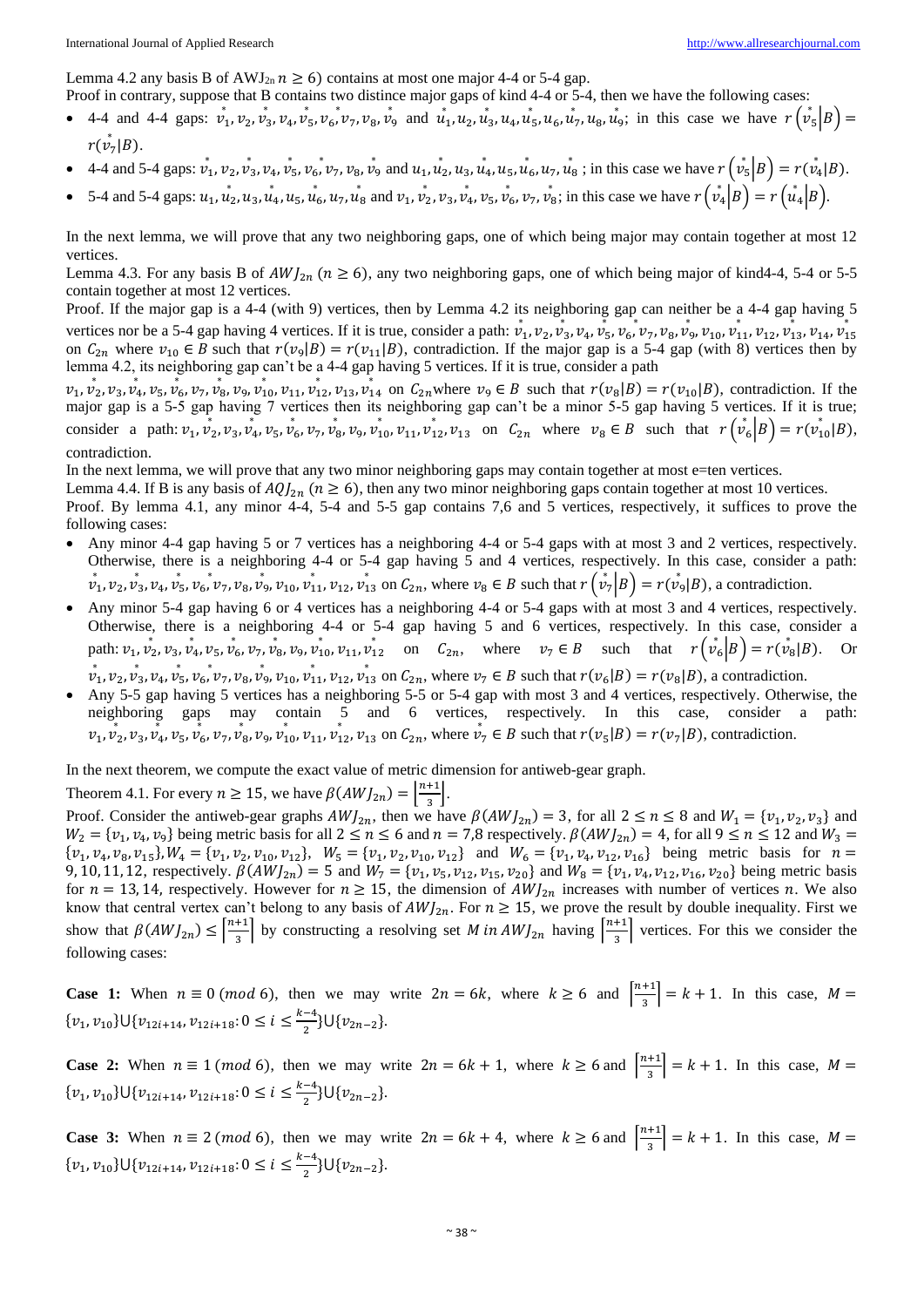**Case 4:** When  $n \equiv 3 \pmod{6}$ , then we may write  $2n = 6k$ , where  $k \ge 5$  and  $\left[\frac{n+1}{2}\right]$  $\left| \frac{1}{3} \right| = k + 1$ . In this case,  $M =$  $\{v_1, v_{10}\}\cup \{v_{12i+14}, v_{12i+18}: 0 \le i \le \frac{k-5}{2}\}$  $\frac{1}{2}$ U{ $v_{2n-4}$ ,  $v_{2n}$ }.

**Case 5:** When  $n \equiv 4 \pmod{6}$ , then we may write  $2n = 6k + 2$ , where  $k \ge 5$  and  $\left[\frac{n+1}{2}\right]$  $\left| \frac{1}{3} \right| = k + 1$ . In this case,  $M =$  $\{v_1, v_{10}\}\cup \{v_{12i+14}, v_{12i+18}: 0 \le i \le \frac{k-3}{2}\}$  $\frac{-3}{2}$ .

**Case 6:** When  $n \equiv 5 \pmod{6}$ , then we may write  $2n = 6k + 4$ , where  $k \ge 5$  and  $\left[\frac{n+1}{2}\right]$  $\left| \frac{1}{3} \right| = k + 1$ . We define  $M =$  $\{v_1, v_{10}\}\cup \{v_{12i+14}, v_{12i+18}: 0 \le i \le \frac{k-3}{2}\}$  $\frac{-3}{2}$ .

The set M contains only one major vertex, rest of the vertices are all minor vertices. So there is a unique 5-4 major and 5-4 minor gap, and rest of all are minor 4-4 gaps containing seven and three, one and three or three and three vertices alternative. M is a resolving set of  $AWJ_{2n}$ , since any two minor or any two major vertices, respectively, lying in different gaps (neighboring or not) are sepatated by at least one vertex in the set of three or four vertices of M determining these two gaps. This property is true for the vertices lying in the same gap. Also we note that  $r(v|S) = (1,2,3,...,2)$  and  $r(v|S) \neq r(x|S)$ , for every  $x \in V(AWJ_{2n})$  where v is a central vertex and  $x \neq v$ .

To prove that  $\beta(AWJ_{2n}) \geq \left[\frac{2n+1}{6}\right]$  $\left[\frac{a+1}{6}\right]$ , Let B be a basis of  $AWJ_{2n}$  and  $|B| = l$ . Then B induces l gaps on  $C_{2n}$ , namely  $g_1, ..., g_l$ such that  $g_j$  and  $g_{j+1}$  are neighboring gaps for every  $1 \le j \le l-1$ , and also  $g_1$  and  $g_l$  are neighboring gaps. By Lemma 4.2, at most one of the gaps is major, say  $g_1$ , My Lemma 4.3, and Lemma 4.4, we can write

 $|g_1| + |g_2| \le 11;$  $|g_2| + |g_3| \leq 6;$  $|g_{l-1}| + |g_l| \leq 9;$  $|g_l| + |g_1| \leq 12$ 

And

 $|g_j| + |g_{j+1}| \leq 10$ ,

For every  $j = 3, ..., l - 2$ . By adding these inequalities, we get  $2(2n-l) = 2\sum_{j=1}^{l} |g_j| \le 10l - 2.$ 

It follows that  $l \geq \left\lfloor \frac{2n+1}{n} \right\rfloor$  $\frac{1}{6}$ . Since *l* is an integer, for each  $2n \equiv 0,2,4 \pmod{6}$ , we have  $l \ge \left\lceil \frac{2n+1}{6} \right\rceil$  $\left| \frac{1}{6} \right|$ , which completes the result.

#### **Conclusion**

In this paper, we have determined the metric dimension (location number) of m-level wheel graphs, convex polytope graphs and antiweb gear graphs. We proved that these classes of wheel related graphs have unbounded metric dimension. We also gave a negative answer to an open problem proposed in by providing that the infinite class of convex polytopes  $\mathbb{Q}_n$  has unbounded metric dimension. We believe that nay infinite class of convex polytopes generated by wheels will have unbounded metric dimension. It is natural to ask for characterization of wheel related graphs with unbounded metric dimension.

#### **References**

- 3. Ali M, Ali G, Imran M, Baig AQ, Shafiq MK. On the metric dimension of Mobius ladders, Ars Combin 2012;105:403- 410.
- 4. Bacˇa M. On face antimagic labelings of plane graphs, JCMCC 2005;53:33-38.
- 5. Buczkowski PS, Chartrand G, Poisson C, Zhang P. On k-dimensional graphs and their bases, Periodica Math. Hung 2003;46(1):9-15.
- 6. Caceres J, Hernando C, Mora M, Puertas ML, Pelayo IM. On the metric dimension of infinite graphs, Electron. Notes Discrete Math 2009;35:15-20.
- 7. Cameron PJ, Van Lint JH. Designs, graphs, codes and their links, London Mathematical Society Student Texts, Cambridge University Press, Cambridge 1991, 22.
- 8. Chartrand G, Eroh L, Johnson MA, Oellermann OR. Resolvability in graphs and metric dimension of a graph, Discrete Appl. Math 2000;105:99-113.
- 9. Chartrand G, Zhang P. The theory and applications of resolvability in graphs, Congr. Numer 2003;160:47-68.
- 10. Imran M, Baig AQ, Ahmad A. Families of plane graphs with constant metric dimension, Utilitas Math 2012;88:43-57.
- 11. Imran M, Bokhary SA, Baig AQ. On families of convex polytopes with constant metric dimension, Comput. Math. Appl 2010;60:2629-2638.
- 12. Imran M, Bokhary SA, Baig AQ. On families of rotationally symmetric plane graphs with constant metric dimension, Southeast Asian Bull. Math 2012;36:663-675.
- 13. Imran M, Baig AQ. An infinite class of convex polytopes with constant metric dimension, J Combin. Math. Combin. Comput 2012;81:135-143.